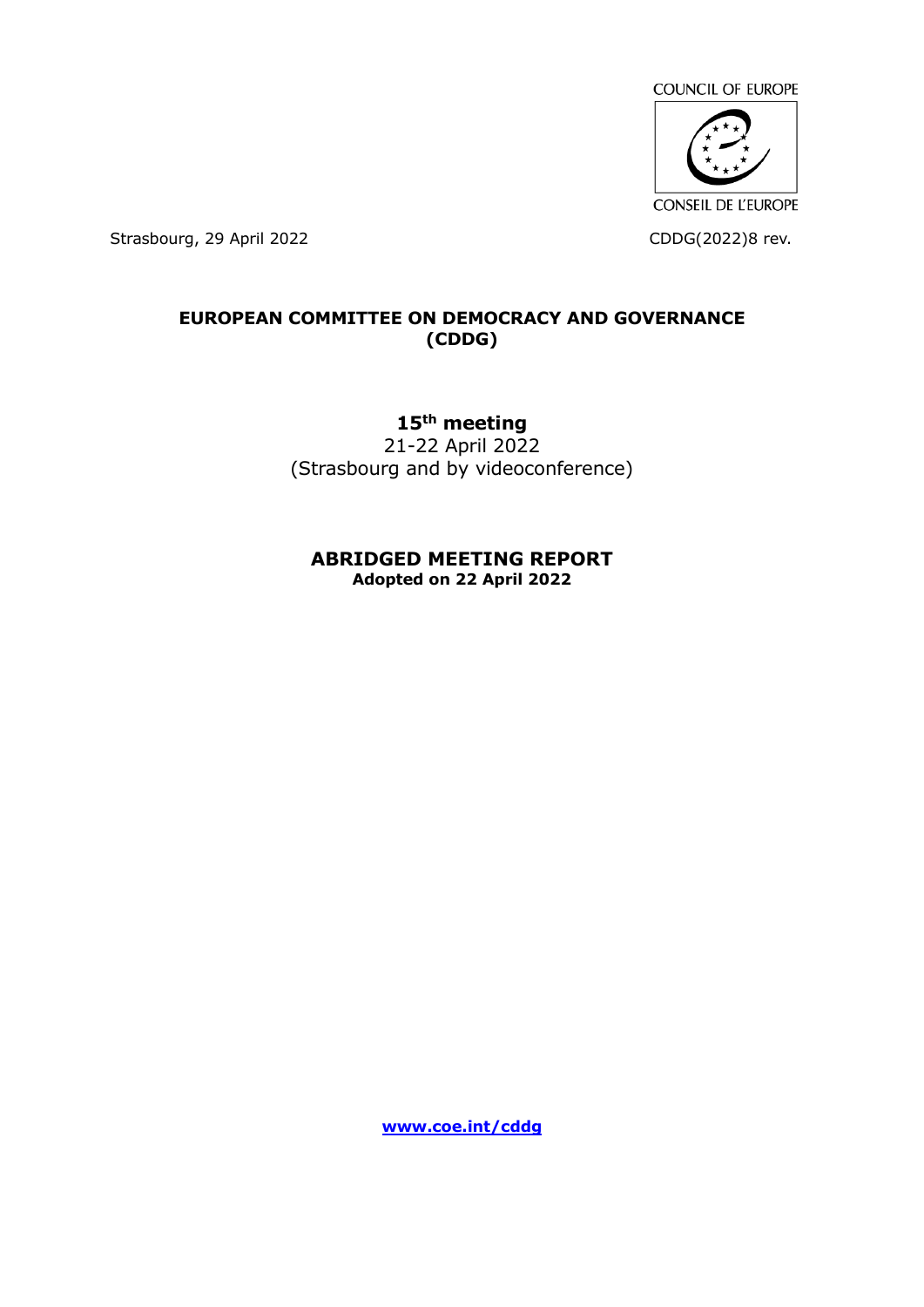At its 15<sup>th</sup> plenary meeting (21-22 April 2022, Strasbourg and by videoconference), the European Committee on Democracy and Governance (CDDG):

1. adopted the agenda of the meeting, which was chaired by Mr Paul Rowsell (United Kingdom).

#### **Information**

- 2. Heard a report by the Chair on the  $23<sup>rd</sup>$  CDDG Bureau meeting (held on 24-25 March 2022, in hybrid format) and took note of the report of that meeting.
- 3. Held an exchange of views with Ms Claudia Luciani, Director of Human Dignity, Equality and Governance (DGII), on the implications of the exclusion of the Russian Federation from the Council of Europe and on the relevance of democratic governance in the current context of instability, hostility, and democratic backsliding in Europe.

#### **Work in 2022**

4. Heard an update by the Secretariat on the state of implementation of activities and the workplan for 2022.

#### *Good democratic governance*

- 5. Took note of the results of the  $1<sup>st</sup>$  meeting of the Working Group on principles of good democratic governance (GT-BG) of 24-25 February and held an exchange of views on the draft recommendation produced by the GT-BG with a view to receiving feedback and further guidance from the CDDG for the working group.
- 6. Invited those wishing to make further contributions in writing to do so by 1 June.

#### *Deliberative democracy*

- 7. Held an exchange of views with Mr. Art O'Leary, Secretary General of the Electoral Commission and Secretary to the Citizens' Assembly, Ireland, and Mr George Papandreou, Chair of the sub-committee on Democracy, Committee on Political Affairs and Democracy of the Parliamentary Assembly, on the subject.
- 8. Heard a presentation on a Study on Deliberative Democracy by Dr Andy Williamson, Council of Europe Expert and information from the Secretariat of the Division of Elections and Participatory Democracy; held an exchange of views on deliberative democracy in order to provide feedback and guidance to assist the CDDG's Working Group on deliberative and participatory democracy (GT-DD).
- 9. Agreed in that context that the Committee should start working on the preparation of a draft recommendation on deliberative democracy, in addition to a report on the subject, provided that there is no objection from the Committee of Ministers.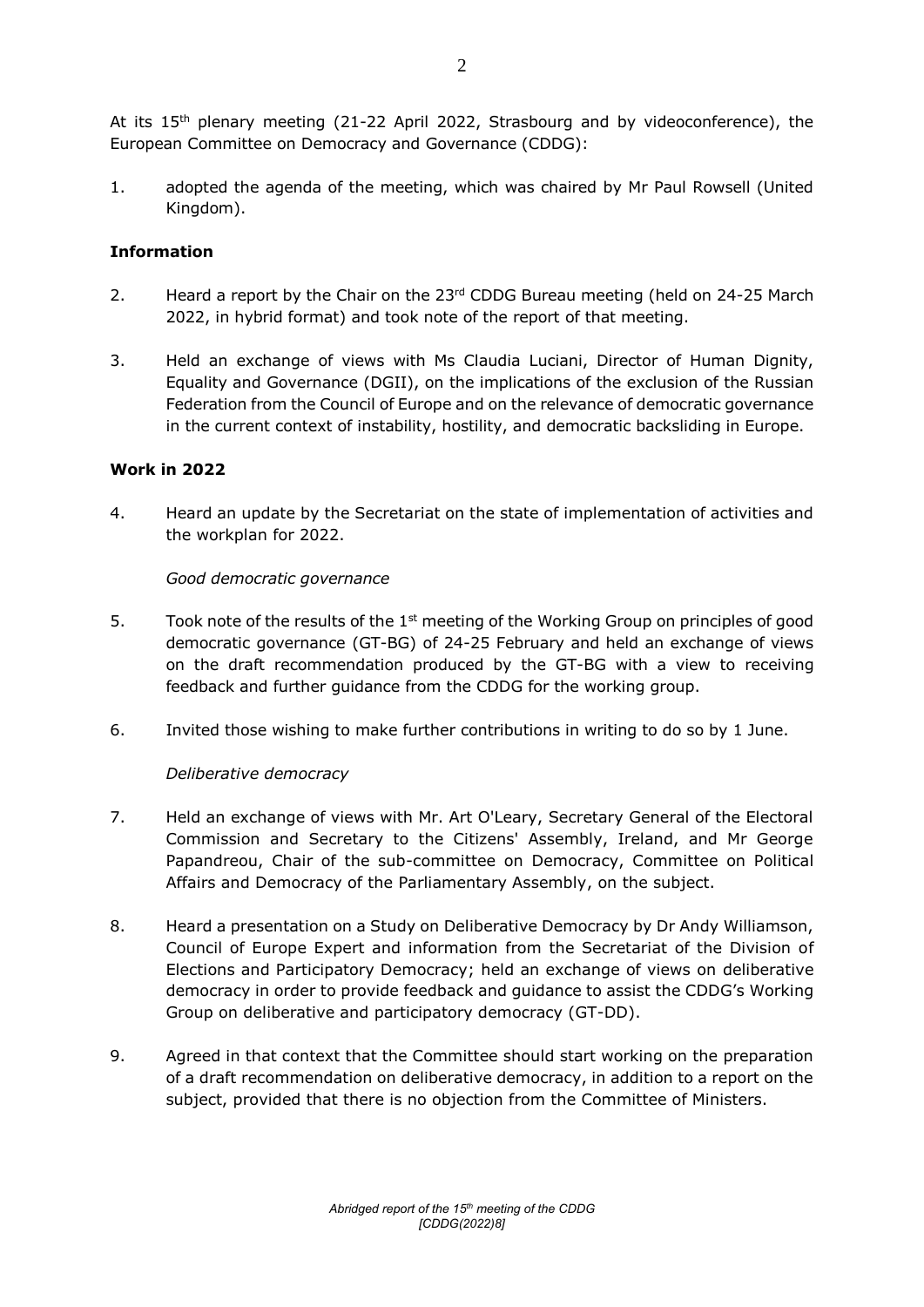#### **Promoting democratic governance through shared experiences**

- 10. Held an exchange of views with:
	- **-** Mr Viacheslav NEHODA, Deputy Minister for Communities and Territorial Development, Ukraine (on-line) about the situation and work of local communities and authorities in the context of war. Expressed full support to Ukraine and took note of the call for the continuation of the Council of Europe project to strengthen local governance in Ukraine.
	- **-** Ms Mzia GIORGOBIANI, Deputy Minister of Regional Development and Infrastructure of Georgia on regional developments and the decentralisation process in her country; the CDDG expressed full support for the reforms and offered assistance.
	- **-** Mr Dumitru UDREA, General Secretary of the Government, Republic of Moldova; the CDDG expressed full support for the reforms and offered assistance.
- 11. Heard updates on legal and policy developments concerning territorial, administrative, electoral and other reforms in Azerbaijan, Belgium, Cyprus, Finland, Serbia and the United Kingdom.
- 12. Took note of the current status of signatures and ratifications of the seven treaties falling under the CDDG's responsibility, heard information from members on prospects of further ratifications, and decided that in future the CDDG carries out a review every two years.
- 13. Took note of a research project run by Prof Beck of the University of Applied Sciences in Kehl, Germany, on practical examples of administrative modernisation in European countries, for which information was being collected under the CDDG's Rapid Response Service; encouraged members to provide responses given the potential interest of the study for many member States.

#### **Information on, and interaction with other Council of Europe bodies**

- 14. Held an exchange of views with Ms Jelena Drenjanin, Chair of the Governance Committee of the Congress of Local and Regional Authorities on its recent and ongoing work of particular relevance to the CDDG, and about the importance of collaboration between the Congress and the CDDG; as well as with Mr Christoph Spreng, Vice-president of the Conference of INGOs.
- 15. Took note of information, priorities and plans of the current Italian, and the upcoming Irish presidencies of the Committee of Ministers and discussed the possible involvement of the CDDG, in particular through an event on deliberative democracy under the Irish presidency during this year's edition of the World Forum for Democracy (7-9 November 2022).
- 16. Took note of the invitation made to CDDG delegations to support the organising team of the Forum by disseminating the call for the submission of initiatives and by proposing speakers of particular relevance. Agreed to contribute to the Forum in the areas of good democratic governance and deliberative democracy (see para 15).